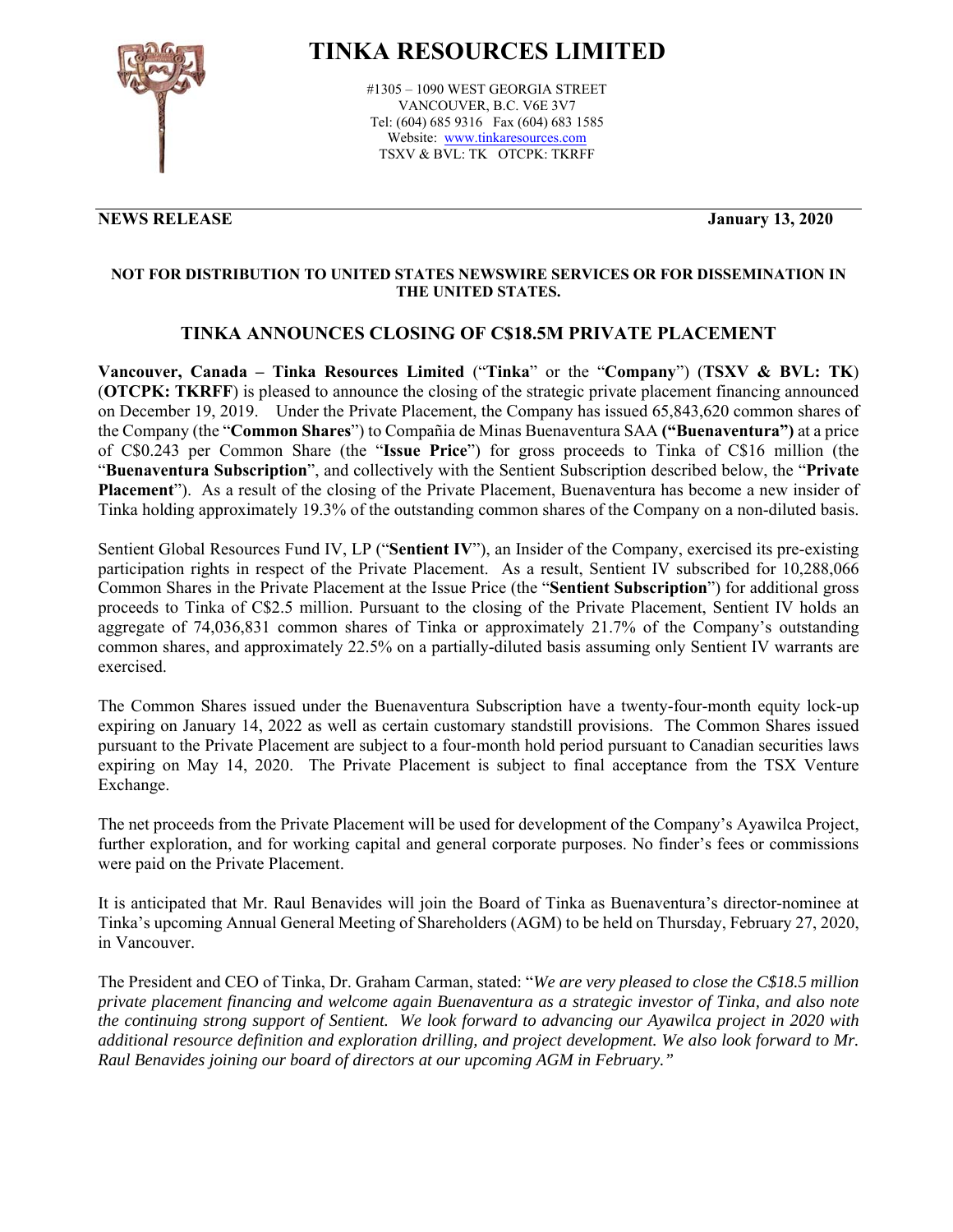Participation by Sentient IV in the Private Placement is considered a "related party transaction" pursuant to Multilateral Instrument 61-101 - *Protection of Minority Security Holders in Special Transactions* ("**MI 61- 101**"). The Company is exempt from the requirements to obtain a formal valuation or minority shareholder approval in connection with the Insider's participation in the Private Placement in reliance of sections 5.5(b) and 5.7(a) of MI 61-101.

The securities offered have not been, and will not be, registered under the United States Securities Act of 1933, as amended (the "**U.S. Securities Act**") or any U.S. state securities laws, and may not be offered or sold in the United States or to, or for the account or benefit of, U.S. persons absent registration or an applicable exemption from the registration requirements of the U.S. Securities Act and applicable U.S. state securities laws. This press release does not constitute an offer to sell or the solicitation of an offer to buy securities in the United States, nor in any other jurisdiction.

### **About Tinka Resources Limited**



Tinka is an exploration and development company with its flagship property being the 100%-owned Ayawilca carbonate replacement deposit (CRD) located in the zinc-lead-silver belt of central Peru, 200 kilometres northeast of Lima. The Ayawilca Zinc Zone contains 11.7 Mt of Indicated Resources grading 6.9% zinc, 0.2% lead, 15 g/t silver and 84 g/t indium and 45.0 Mt Inferred Resources grading 5.6% zinc, 0.2% lead, 17 g/t silver and 67 g/t indium. A Preliminary Economic Assessment for the Ayawilca Zinc Zone was released on July 2, 2019 [\(see release\)](http://www.tinkaresources.com/news/tinka-reports-positive-pea-for-the-ayawilca-zinc-project). The Qualified Person, Dr. Graham Carman, Tinka's President and CEO, and a Fellow of the Australasian Institute of Mining and Metallurgy, has reviewed and verified the technical contents of this release.

#### **About Compañia de Minas Buenaventura SAA**

Buenaventura is a Peruvian precious and base metals producer with over 66 years of experience in exploration, development, construction and mining operations. Currently the company operates several mines, both underground and open pit, and has an important participation in Minera Yanacocha SRL, a world-class gold deposit in the Cajamarca region and Sociedad Minera Cerro Verde S.A.A, a world-class copper mine in the Arequipa region of Peru. Buenaventura is the first Latin American mining company to list on the New York Stock Exchange, starting in 1996, and currently trades on the NY and Lima stock exchanges.

On behalf of the Board,

"*Graham Carman*" Dr. Graham Carman, President & CEO

**Investor Information:**  www.tinkaresources.com Rob Bruggeman 1.416.884.3556 rbruggeman@tinkaresources.com **Company Contact:** Mariana Bermudez 1.604.699.0202 info@tinkaresources.com

**Forward Looking Statements:** Certain information in this news release contains forward-looking statements and forward-looking information within the meaning of applicable securities laws (collectively "**forward-looking statements**"). All statements, other than statements of historical fact are forward-looking statements. Forward-looking statements are based on the beliefs and expectations of Tinka as well as assumptions made by and information currently available to Tinka's management. Such statements reflect the current risks, uncertainties and assumptions related to certain factors including, without limitations, drilling results, the use of proceeds from the Private Placement, the appointment of Buenaventura's director-nominee at the next annual general meeting of the Company, final acceptance of the Private Placement from the TSX Venture Exchange, the Company's expectations regarding the Ayawilca Project PEA, changes in world metal markets, changes in equity markets, uncertainties relating to the availability and costs of financing needed in the future, equipment failure, unexpected geological conditions, imprecision in resource estimates or metal recoveries, success of future development initiatives, competition, operating performance, environmental and safety risks, delays in obtaining or failure to obtain necessary permits and approvals from local authorities, community agreements and relations, and other development and operating risks. Should any one or more of these risks or uncertainties materialize, or should any underlying assumptions prove incorrect, actual results may vary materially from those described herein. Although Tinka believes that assumptions inherent in the forward-looking statements are reasonable, forward-looking statements are not guarantees of future performance and accordingly undue reliance should not be put on such statements due to the inherent uncertainty therein. Except as may be required by applicable securities laws, Tinka disclaims any intent or obligation to update any forward-looking statement.